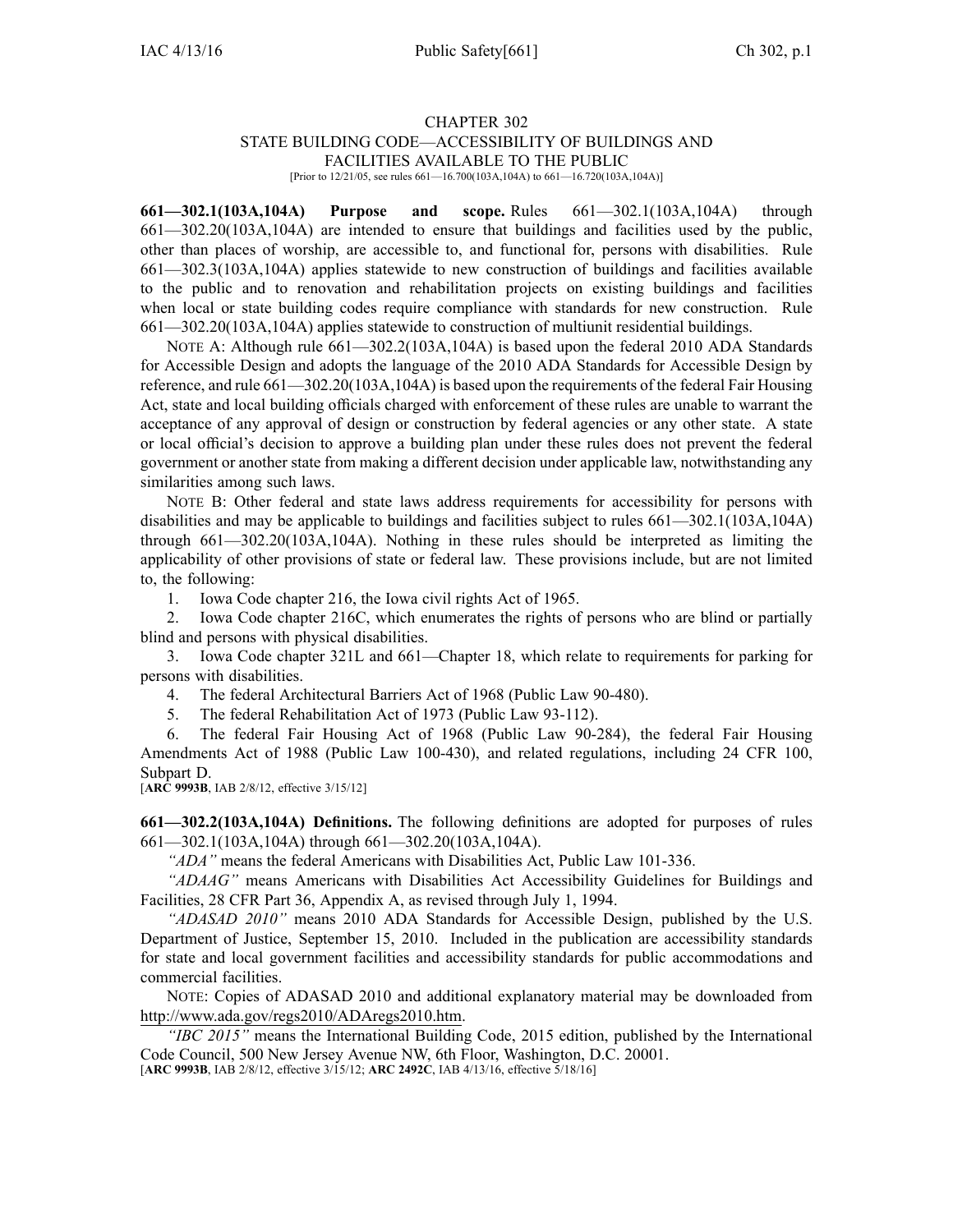**661—302.3(103A,104A) Accessibility of buildings and facilities available to the public.** Buildings and facilities which are available to the public, other than places of worship, shall comply with one of the following:

**302.3(1)** Applicable provisions of ADASAD 2010, or

**302.3(2)** IBC 2015, Chapter 11 and applicable accessibility provisions contained in IBC 2015.

NOTE: Approval of construction plans based upon compliance with the applicable provisions of the International Building Code, 2015 edition, as provided, does not relieve the designer, builder, building owner, or building operator from responsibility under federal law to comply with all applicable provisions of the 2010 ADA Standards for Accessible Design.

[**ARC 9993B**, IAB 2/8/12, effective 3/15/12; **ARC 2492C**, IAB 4/13/16, effective 5/18/16]

Rules 661—302.1(103A,104A) to 661—302.3(103A,104A) are intended to implement Iowa Code sections [103A.7](https://www.legis.iowa.gov/docs/ico/section/103A.7.pdf), [103A.9](https://www.legis.iowa.gov/docs/ico/section/103A.9.pdf), and [104A.1](https://www.legis.iowa.gov/docs/ico/section/104A.1.pdf).

**661—302.4(103A,104A) Site development.** Rescinded IAB [2/8/12](https://www.legis.iowa.gov/docs/aco/bulletin/02-08-2012.pdf), effective 3/15/12.

**661—302.5(103A,104A) Building elements and spaces accessible to the physically handicapped.** Rescinded IAB [2/8/12](https://www.legis.iowa.gov/docs/aco/bulletin/02-08-2012.pdf), effective 3/15/12.

**661—302.6(103A,104A) Restaurants and cafeterias.** Rescinded IAB [2/8/12](https://www.legis.iowa.gov/docs/aco/bulletin/02-08-2012.pdf), effective 3/15/12.

**661—302.7(103A,104A) Medical care facilities.** Rescinded IAB [2/8/12](https://www.legis.iowa.gov/docs/aco/bulletin/02-08-2012.pdf), effective 3/15/12.

**661—302.8(103A,104A) Business and mercantile facilities.** Rescinded IAB [2/8/12](https://www.legis.iowa.gov/docs/aco/bulletin/02-08-2012.pdf), effective 3/15/12.

**661—302.9(103A,104A) Libraries.** Rescinded IAB [2/8/12](https://www.legis.iowa.gov/docs/aco/bulletin/02-08-2012.pdf), effective 3/15/12.

**661—302.10(103A,104A) Transient lodging facilities.** Rescinded IAB [2/8/12](https://www.legis.iowa.gov/docs/aco/bulletin/02-08-2012.pdf), effective 3/15/12.

**661—302.11(103A,104A) Transportation facilities.** Rescinded IAB [2/8/12](https://www.legis.iowa.gov/docs/aco/bulletin/02-08-2012.pdf), effective 3/15/12.

**661—302.12** to **302.19** Reserved.

## **661—302.20(103A,104A) Making apartments accessible and functional for persons with disabilities.**

**302.20(1)** Multiple dwelling unit buildings. This rule shall apply to all multiple dwelling unit buildings that consist of four or more dwelling units, if such buildings have one or more elevators. In such buildings without an elevator, all ground floor units must be accessible. The requirements of this rule shall apply to the individual dwelling units and the common use spaces which are accessible to persons with disabilities in multiple dwelling unit buildings.

EXCEPTION 1: A multiple dwelling unit building shall be deemed to be in compliance with this rule if it is located in <sup>a</sup> local jurisdiction which has enacted accessibility rules which have been recognized by the U.S. Department of Housing and Urban Development as providing <sup>a</sup> safe harbor for compliance with the accessibility requirements established in the federal Fair Housing Act and if the building has been found to be in compliance with those requirements, unless the building is required to comply with the requirements of the Uniform Federal Accessibility Standards, or other applicable standards which may be more restrictive than the provisions of this rule.

EXCEPTION 2: Certain multiple dwelling unit buildings are required to comply with the Uniform Federal Accessibility Standards, published by the U.S. Access Board, 1988. Compliance with the provisions of this rule does not substitute for compliance with any applicable provision of the Uniform Federal Accessibility Standards, or any other applicable standards which may be more restrictive than the provisions of this rule.

NOTE: Compliance with the Uniform Federal Accessibility Standards is generally required for buildings and facilities constructed with federal financial assistance.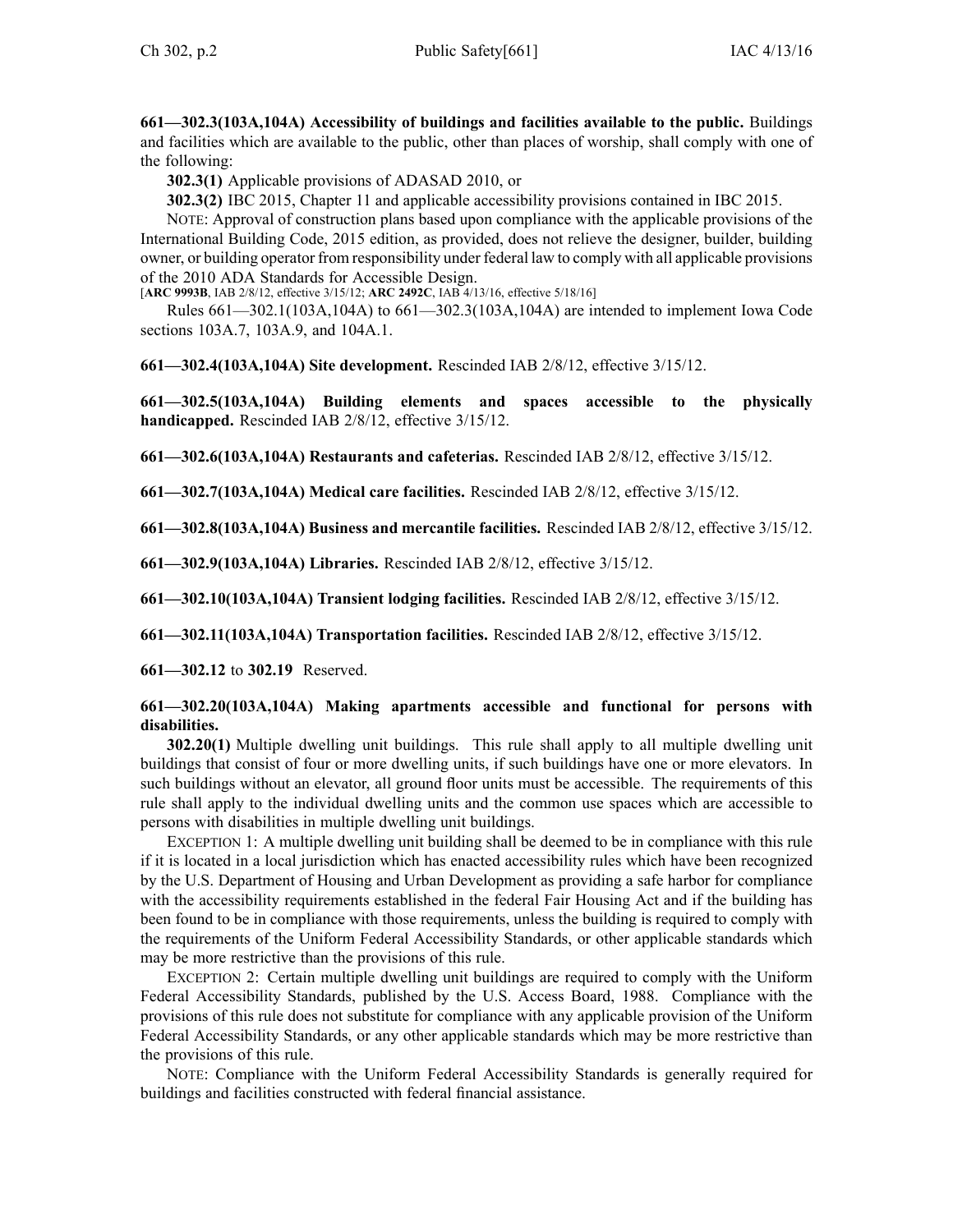## IAC 4/13/16 Public Safety[661] Ch 302, p.3

*"Dwelling unit"* means <sup>a</sup> single unit of residence for <sup>a</sup> household of one or more persons. Examples of <sup>a</sup> dwelling unit covered by these rules include <sup>a</sup> condominium, an apartment unit within an apartment building, and another type of dwelling in which sleeping accommodations are provided but toilet or cooking facilities are shared by occupants of more than one room or portion of the dwelling. Examples of the latter include dormitory rooms and sleeping accommodations in shelters intended for occupancy as <sup>a</sup> residence for homeless persons.

*"Ground floor"* means <sup>a</sup> floor of <sup>a</sup> building with <sup>a</sup> building entrance on an accessible route. A building may have one or more ground floors. Where the first floor containing dwelling unitsin <sup>a</sup> building is above grade, all units on that floor must be served by <sup>a</sup> building entrance on an accessible route. This floor will be considered to be <sup>a</sup> ground floor.

*a.* The individual dwelling units shall contain an accessible route into and through the unit.

(1) All doors intended for use as passage through the dwelling unit shall have <sup>a</sup> clear opening of at least 32″ nominal width with the door open 90 degrees, measured between the face of the door and the stop. Openings more than 24″ in depth are not considered doorways.

NOTE: A 34″ door, hung in the standard manner, provides an acceptable 32″ opening.

(2) Except at doorways, the minimum clear width of the accessible route shall be at least 36″ wide.

(3) In single-story units, special features such as lofts or sunken or raised areas are not required to be on an accessible route provided the areas do not interrupt the accessible route through the remainder of the dwelling unit.

(4) In multistory dwelling units in buildings with elevators, the story of the unit that is served by the building elevator shall be the primary entry to the unit and such entry/accessible floor shall comply with the requirements of subparagraphs  $(1)$ ,  $(2)$  and  $(3)$  above. The entry/accessible floor shall contain <sup>a</sup> bathroom or powder room which complies with paragraph *"c"* below.

(5) Exterior deck, patio, or balcony surfaces shall be no more than <sup>½</sup>″ below the floor level of the interior of the dwelling unit, unless they are constructed of impervious material such as concrete, brick or flagstone. In such case, the surface shall be no more than 4″ below the floor level of the interior or lower if required by local building code.

(6) Thresholds at exterior doors, including sliding tracks, shall be no higher than  $\frac{3}{4}$ . Thresholds and changes in elevations as in subparagraph (5) above shall be beveled with <sup>a</sup> slope no greater than 1:2.

*b.* Kitchens shall meet or be adaptable to meet the following:

(1) A clear floor space at least  $30'' \times 48''$  that allows a parallel approach by a person in a wheelchair must be provided at the range or cooktop and the sink. Either <sup>a</sup> parallel or forward approach must be provided at the oven, dishwasher, refrigerator/freezer or trash compactor.

(2) Clearance between counters and all opposing base cabinets, countertops, appliances or walls must be at least 40″. In U-shaped kitchens with <sup>a</sup> sink or cooktop at the base of the "U," the base cabinets must be removable at that location or <sup>a</sup> 60″ turning radius must be provided.

*c.* All bathrooms of covered multifamily dwelling units shall comply with provisions of subparagraph (1) of this paragraph or at least one bathroom in the dwelling unit shall comply with provisions of subparagraph (2) of this paragraph and all other bathrooms and powder rooms within the dwelling unit must be on an accessible route with usable entry doors in accordance with paragraph *"a"* above.

However, in multistory dwelling units, only those bathrooms on the accessible level are subject to these requirements. Where the powder room is the only facility provided on the accessible level of <sup>a</sup> multistory dwelling unit, the powder room must comply with the provisions of subparagraph (1) or (2) of this paragraph.

(1) Sufficient maneuvering space shall be provided within the bathroom for <sup>a</sup> person using <sup>a</sup> wheelchair or other mobility aid to enter and close the door, use the fixtures, reopen the door and exit. Doors may swing into the clear floor space provided at any fixture if the maneuvering space is provided. Maneuvering space may include any knee space or toe space available below the bathroom fixtures.

Clear floor space at fixtures may overlap.

If the shower stall is the only bathing facility provided in the covered dwelling unit, the shower stall shall measure at least  $36'' \times 36''$ .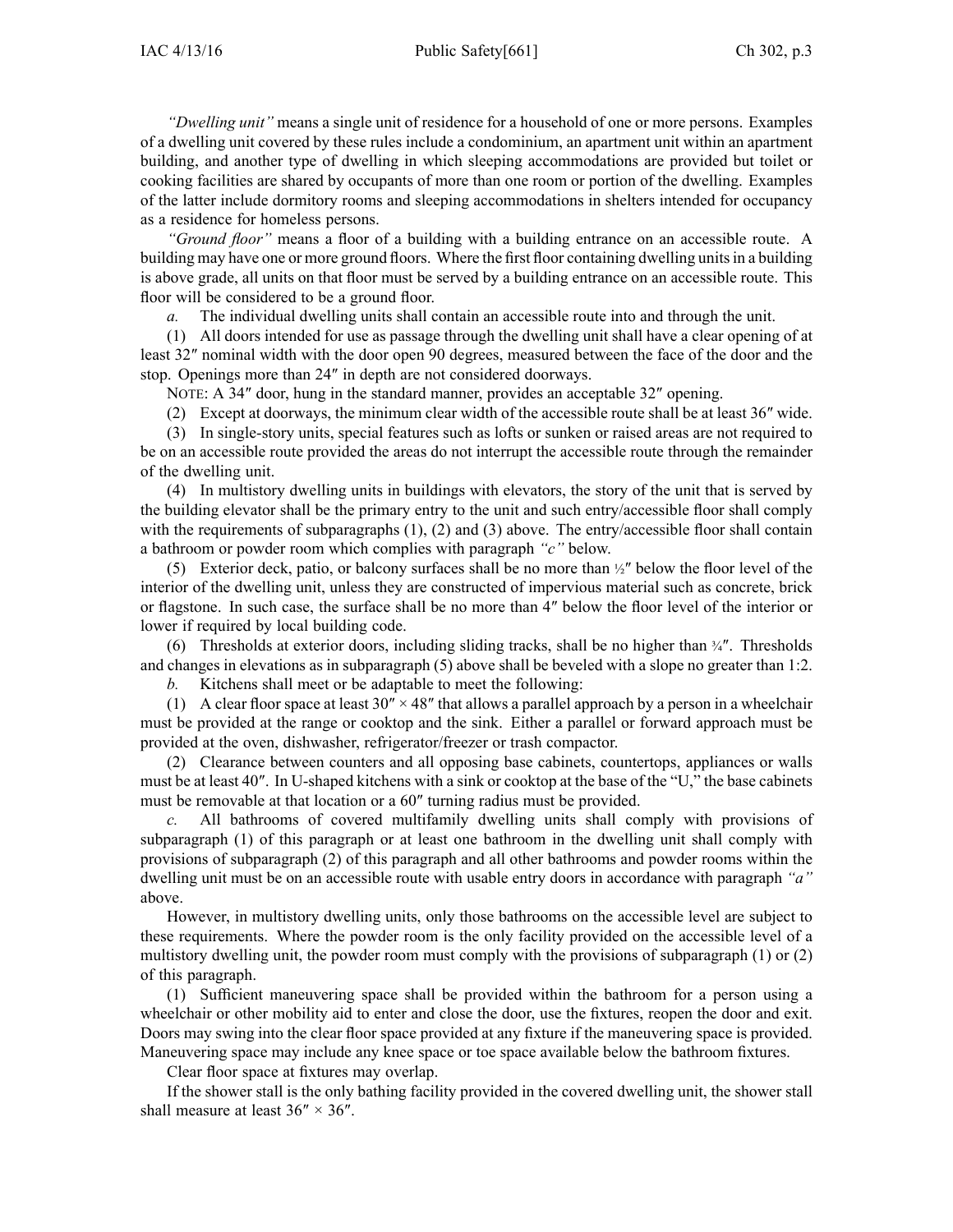NOTE: Cabinets under lavatories are acceptable provided the bathroom has space to allow <sup>a</sup> parallel approach by <sup>a</sup> person in <sup>a</sup> wheelchair; if parallel approach is not possible within the space, any cabinets provided would have to be removable to afford the necessary knee clearance for forward approach.

(2) Where the door swings into the bathroom, there shall be a clear space (2′6"  $\times$  4′0") within the room to position <sup>a</sup> wheelchair or other mobility aid clear of the path of the door as it is closed and to permit the use of the fixtures. This clear space can include any knee space and toe space available below the bathroom fixtures.

Where the door swings out, <sup>a</sup> clear space shall be provided within the bathroom for <sup>a</sup> person using <sup>a</sup> wheelchair or other mobility aid to position the wheelchair such that the person is allowed use of the fixtures. There also shall be <sup>a</sup> clear space to allow persons using wheelchairs to reopen the door to exit.

When both tub and shower fixtures are provided in the bathroom, at least one fixture shall be made accessible. When two or more lavatories are provided in <sup>a</sup> bathroom, at least one shall be made accessible.

Toilets shall be located within bathrooms in <sup>a</sup> manner that permits <sup>a</sup> grab bar to be installed on one side of the fixture. In locations where toilets are adjacent to walls or bathtubs, the centerline of the fixture shall be <sup>a</sup> minimum of 1′6″ from the obstacle. The other (nongrab bar) side of the toilet fixture shall be <sup>a</sup> minimum of 1′3″ from the finished surface of the adjoining walls, vanities, or the edge of <sup>a</sup> lavatory.

Vanities and lavatories shall be installed with the center line of the fixture <sup>a</sup> minimum of 1′3″ horizontally from an adjoining wall or fixture. The top of the fixture rim is a maximum height of 2'10" above the finished floor. If knee space is provided below the vanity, the bottom of the apron is at least 2′3″ above the floor. If provided, full knee space (for front approach) is at least 1′5″ deep.

Bathtubs and tub/showers located in the bathroom shall provide <sup>a</sup> clear access aisle adjacent to the lavatory that is at least 2′6″ wide and extends for a length of 4′0″ (measured from the head of the bathtub).

Stall showers in the bathroom may be of any size or configuration. A minimum clear floor space  $2'6''$  wide  $\times$  4'0" deep should be available outside the stall. If the shower stall is the only bathing facility provided in the covered dwelling unit, or on the accessible level of <sup>a</sup> covered multistory unit, and measures a nominal  $36'' \times 36''$ , the shower stall must have reinforcing to allow for installation of an optional wall-hung bench seat.

*d.* Walls in bathrooms which are to be adaptable shall be reinforced to allow later installation of grab bars around toilet, tub, shower stall and shower seat where provided.

Where the toilet is not placed adjacent to <sup>a</sup> side wall, provision shall be made for floor-mounted foldaway or similar alternative grab bars. Where the powder room is the only toilet facility located on an accessible level of <sup>a</sup> multistory dwelling unit, it must comply with this requirement for reinforced walls for grab bars. "Powder room" means <sup>a</sup> room with <sup>a</sup> toilet and sink.

NOTE: A tub may have shelves or benches at either end; or a tub may be installed without surrounding walls, if there is provision for alternative mounting of grab bars. For example, <sup>a</sup> sunken tub placed away from walls could have reinforced areas for installation of floor-mounted grab bars. The same principle applies to shower stalls, e.g., glass-walled stalls could be planned to allow floor-mounted grab bars to be installed later.

Reinforcement for grab bars may be provided in <sup>a</sup> variety of ways (for example, by plywood or wood blocking) so long as the necessary reinforcement is placed so as to permit later installation of appropriate grab bars.

*e.* Public and common use areas shall be readily accessible to and usable by persons with disabilities.

*f.* Light switches, electrical outlets, thermostats and other environmental controls shall be located no higher than 48″, and no lower than 15″, above the floor. If the reach is over an obstruction (for example, an overhanging shelf) between 20″ and 25″ in depth, the maximum height is reduced to 44″ for forward approach; or 46″ for side approach, provided the obstruction (for example, <sup>a</sup> kitchen base cabinet) is no more than 24″ in depth. Obstructions should not extend more than 25″ from the wall beneath <sup>a</sup> control. (See ADAAG Figure 5.)